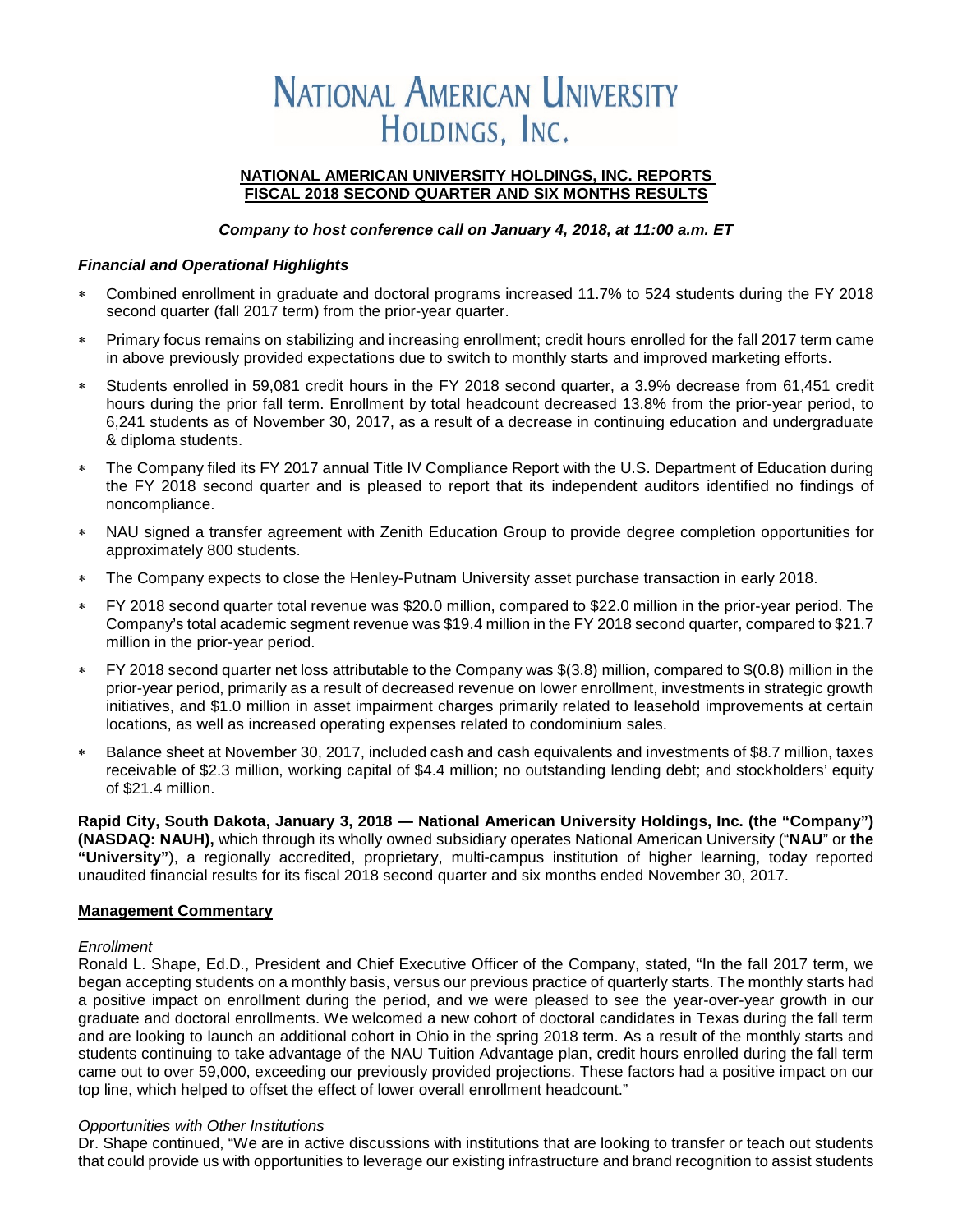in their educational goals. In this regard, we recently signed a transfer agreement with Zenith Education Group whereby NAU is working to provide approximately 800 students with degree completion opportunities. We believe this will have a positive impact on our enrollments in the current winter term.

"Following a successful visit from the Higher Learning Commission ('HLC') in early November with regards to our planned acquisition of the assets of Henley-Putnam University, we maintain our expectation to close the transaction in early 2018, pending final approval from the HLC and other regulatory and accrediting bodies."

# *Recent Operating Initiatives Expected to Generate \$1.5 Million in Savings*

Dr. Shape concluded, "As we mentioned in our last earnings report, we have observed that our working adult student population has increasingly shown a propensity for NAU's online course delivery format. Given this trend, we are identifying ways in which we can build up and better support our students through our Distance Learning division. To support this effort, we have fully launched a second online enrollment center in Kansas City, Missouri, to expand upon our existing online operations in Rapid City, South Dakota. At the same time, we continue to look to optimize our ground operations. We have made efforts to cut costs over the past several quarters to bring our expenses in line with our revenues and current enrollment levels. In December, we made leadership and oversight consolidations that will result in approximately \$1.5 million in savings. Taken all together, we expect the decisions made over the past few months to help the Company move toward generating positive cash flow while positioning NAU for long-term growth in a rapidly changing educational environment. Throughout this process, we remain committed to our students and their needs, making sure our academic programs and support systems adhere to the quality standard they have come to expect from NAU."

# **Operating Review**

# *Enrollment Update*

Total NAU student enrollment for the fall 2017 term was 6,241 students, compared to 7,240 during the prior fall term. Students enrolled in 59,081 credit hours, compared to 61,451 credit hours during the prior fall term. The current average age of NAU's students continues to be in the mid-30s, with those seeking undergraduate degrees remaining the highest portion of NAU's student population.

The following is a summary of student enrollment at November 30, 2017, and November 30, 2016, by degree level and by instructional delivery method:

|                         | <b>November 30, 2017</b><br>(Fall '17 Term) |                 | <b>November 30, 2016</b><br>(Fall '16 Term) |                 |  |  |  |
|-------------------------|---------------------------------------------|-----------------|---------------------------------------------|-----------------|--|--|--|
|                         | No. of<br><b>Students</b>                   | $%$ of<br>Total | No. of<br><b>Students</b>                   | $%$ of<br>Total |  |  |  |
| <b>Continuing Ed</b>    | 15                                          | 0.2%            | 300                                         | %<br>4.1        |  |  |  |
| Doctoral                | 101                                         | 1.6%            | 110                                         | 1.5<br>%        |  |  |  |
| Graduate                | 423                                         | 6.8%            | 359                                         | %<br>5.0        |  |  |  |
| Undergraduate & Diploma | 5,702                                       | 91.4 %          | 6,471                                       | %<br>89.4       |  |  |  |
| Total                   | 6,241                                       | 100.0 %         | 7,240                                       | %<br>100.0      |  |  |  |
|                         | No. of<br><b>Credits</b>                    | $%$ of<br>Total | No. of<br><b>Credits</b>                    | $%$ of<br>Total |  |  |  |
| On-Campus               | 8,180                                       | 13.8 %          | 8,254                                       | 13.4<br>%       |  |  |  |
| Online                  | 45.124                                      | 76.4 %          | 48.478                                      | 78.9<br>%       |  |  |  |
| <b>Hybrid</b>           | 5,777                                       | 9.8%            | 4,719                                       | %<br>7.7        |  |  |  |
| Total                   | 59,081                                      | 100.0 %         | 61,451                                      | 100.0<br>%      |  |  |  |

# **Financial Review**

The Company, through its wholly owned subsidiary, operates in two business segments: academics, which consists of NAU's undergraduate, graduate, and doctoral education programs and contributes the primary portion of the Company's revenue; and ownership in and development of multiple apartments and condominium complexes from which it derives sales and rental income. The real estate operations generated approximately 3.0% of the Company's revenue for the quarter ended November 30, 2017.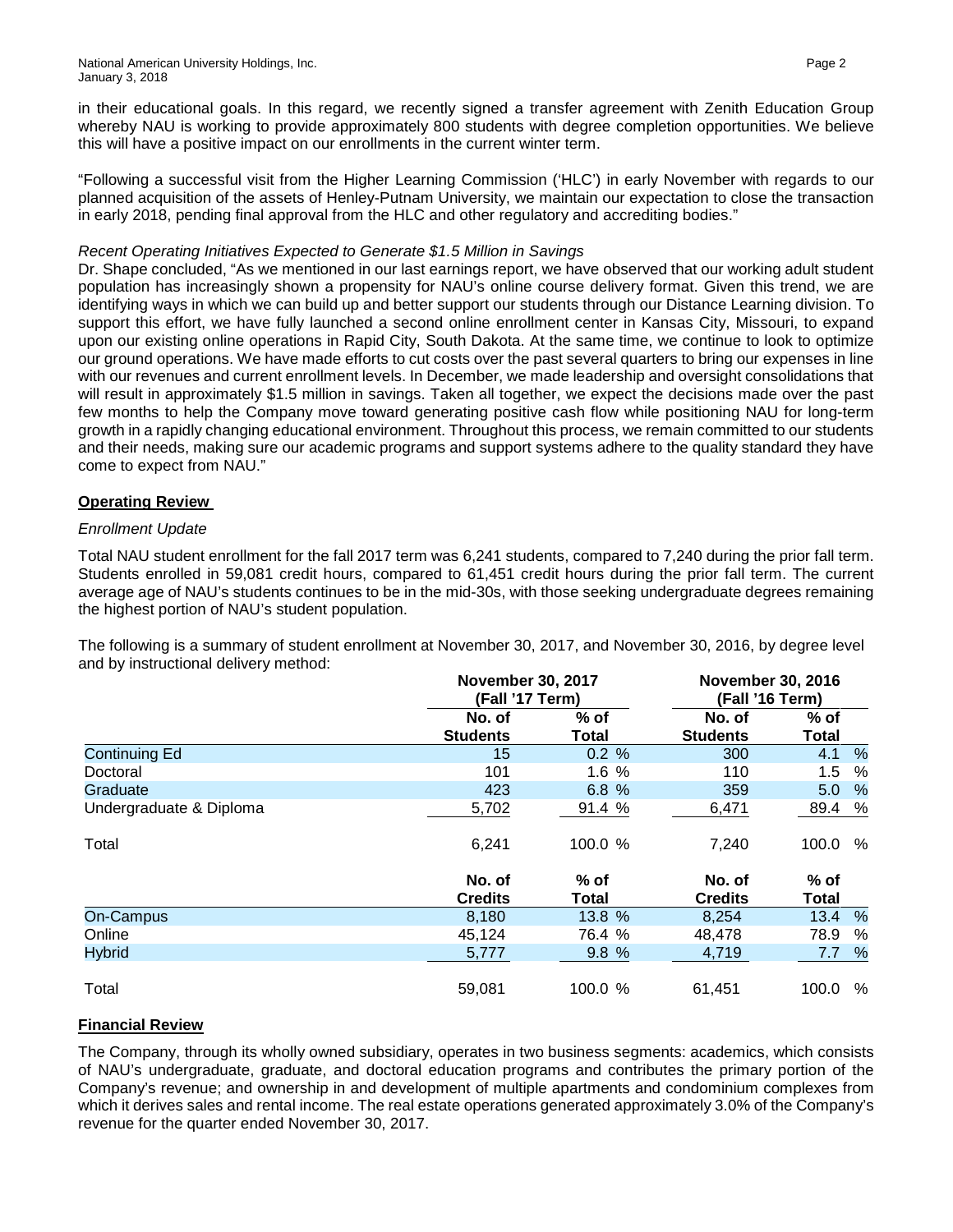# *Fiscal 2018 Second Quarter Financial Results*

- Total revenue for the FY 2018 second quarter was \$20.0 million, compared to \$22.0 million in the same period last year. Academic tuition revenue was \$18.5 million, compared to \$20.3 million in the prior-year period. Auxiliary (bookstore) revenue was \$0.9 million for the FY 2018 second quarter, compared to \$1.4 million in the prior-year period. This decrease in academic revenue was primarily a result of a decrease in enrollment, which was partially offset by the new NAU Tuition Advantage plan that was approved by NAU's board of governors in November 2016 and became effective in March 2017.
- For the FY 2018 second quarter, educational services expense was \$6.4 million, or 33.0% of total academic segment revenue, compared to \$6.5 million, or 30.0%, for the FY 2017 second quarter. Educational services expense specifically relates to academics, and includes salaries and benefits of faculty and academic administrators, costs of educational supplies, faculty reference and support material and related academic costs.
- During the FY 2018 second quarter, SG&A expenses decreased to \$15.3 million, or 76.5% of total revenue, from \$15.4 million, or 70.2%, in the prior-year period. This percentage increase was primarily a result of fixed costs on a decreasing revenue base and additional expense to launch new programs and transfer programs for closing institutions. Expenses related to growth initiatives such as the College of Military Studies, Canada enrollments, and the new online enrollment center totaled \$1.3 million in the FY 2018 second quarter, compared to \$0.4 million for the same initiatives in the prior-year quarter.
- Loss before income taxes and non-controlling interest for the FY 2018 second quarter was \$(3.7) million, compared to \$(1.1) million in the same period last year, primarily as a result of decreased revenue on lower enrollment, as well as increased operating expenses related to condominium sales and \$1.0 million in asset impairment charges primarily related to leasehold improvements at certain locations.
- Net loss attributable to the Company for the FY 2018 second quarter was \$(3.8) million, or (\$0.16) per diluted share based on 24.2 million shares outstanding, compared to net loss attributable to the Company of \$(0.8) million, or (\$0.03) per diluted share based on 24.1 million shares outstanding, in the prior-year period, as a result of the reasons mentioned above and a \$0.5 million reduction in benefit from income taxes.
- Losses before interest, tax, and depreciation and amortization ("LBITDA") for the FY 2018 second quarter were (\$2.3) million, compared to EBITDA of \$0.3 million in the prior-year period. A table reconciling EBITDA/LBITDA to net loss can be found at the end of this release.

# *Fiscal 2018 Six Months Financial Results*

- Total revenues for the first six months of FY 2018 were \$39.8 million, compared to \$43.1 million in the prior-year period. The total academic segment revenue was \$38.7 million, compared to \$42.5 million in the prior-year period, as a result of the decrease in enrollment. The Company continues to execute on its strategic plan, which includes growing enrollments at its current existing locations by investing in new program development and expansion, academic advisor support, and student retention initiatives, while right-sizing operations to be in line with the needs of its student population.
- NAU's educational services expense for the first six months of FY 2018 was \$13.3 million, or 34.4% of the total academic segment revenue, compared to \$13.0 million, or 30.5%, in the prior-year period.
- During the first six months of FY 2018, SG&A expenses decreased to \$30.8 million, or 77.4% of total revenues, compared to \$31.9 million, or 74.0%, in the prior-year period.
- Loss before income taxes and non-controlling interest for the first six months of FY 2018 was \$(7.8) million, compared to loss before income taxes and non-controlling interest of \$(4.2) million in the prior-year period, primarily as a result of decreased revenues offset by lower SG&A expenses.
- Net loss attributable to the Company during the first six months of FY 2018 was \$(7.6) million, or \$(0.31) per diluted share based on 24.2 million shares outstanding, compared to net loss attributable to the Company of \$(2.8) million, or \$(0.12) per diluted share based on 24.1 million shares outstanding, in the prior-year period.
- LBITDA for the first six months of FY 2018 were \$(5.0) million, compared to LBITDA of \$(1.2) million in the prioryear period. A table reconciling EBITDA/LBITDA to net loss can be found at the end of this release.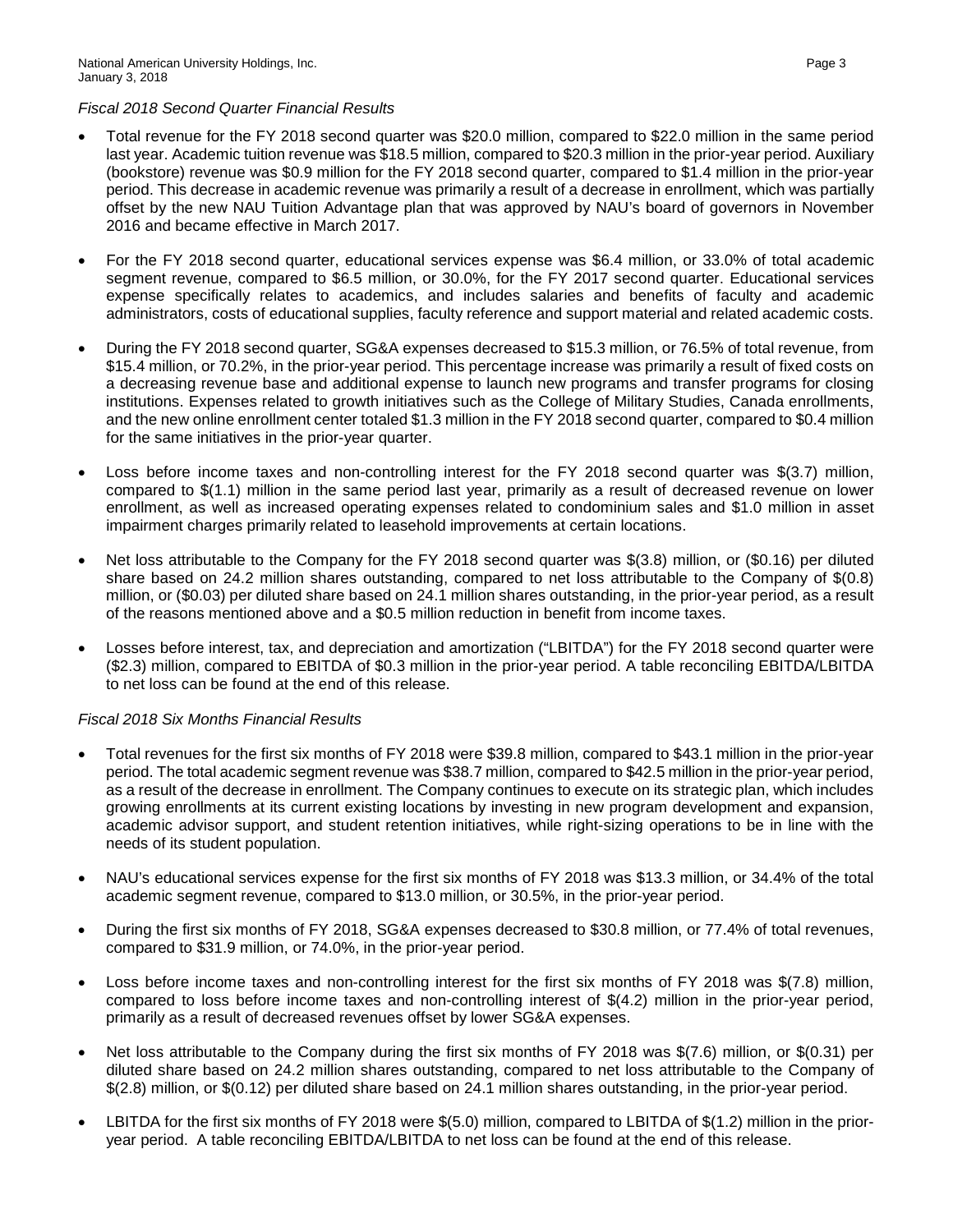National American University Holdings, Inc. **Page 4** and the state of the state of the state of the state of the state of the state of the state of the state of the state of the state of the state of the state of the state January 3, 2018

*Balance Sheet Highlights*

| (in millions except for percentages)  | 11/30/2017 | 5/31/2017  | % Change |
|---------------------------------------|------------|------------|----------|
| Cash and Cash Equivalents/Investments | $8.7*$     | \$<br>16.2 | (46.2) % |
| Working Capital                       | 4.4        | 11.2       | (61.3) % |
| Other Long-term Liabilities           | 3.1        | 4.0        | (23.2) % |
| Stockholders' Equity                  | 21.4       | 29.9       | (28.6) % |

\*Decrease in cash was primarily the result of expenditures related to lease terminations, operating loss, the dividends, and the construction of Arrowhead Apartments.

# **Conference Call Information**

Management will discuss these results in a conference call (with accompanying presentation) on Thursday, January 4, 2018, at 11:00 a.m. ET.

The dial-in numbers are: (877) 407-9078 (U.S.) (201) 493-6745 (International)

# **Accompanying Slide Presentation and Webcast**

The Company will have an accompanying slide presentation available in PDF format at the "Investor Relations" section of the NAU website at [http://investors.national.edu.](http://investors.national.edu/) The presentation will be made available 30 minutes prior to the conference call. In addition, the call will be simultaneously webcast over the Internet via the "Investor Relations" section of the NAU website or by clicking on the conference call link: [http://national.equisolvewebcast.com/q2-2018.](http://national.equisolvewebcast.com/q2-2018)

# **About National American University Holdings, Inc.**

National American University Holdings, Inc., through its wholly owned subsidiary, operates National American University, a regionally accredited, proprietary, multi-campus institution of higher learning offering associate, bachelor's, master's, and doctoral degree programs in technical and professional disciplines. Accredited by the Higher Learning Commission, NAU has been providing technical and professional career education since 1941. NAU opened its first campus in Rapid City, South Dakota, and has since grown to multiple locations in several U.S. states. In 1998, NAU began offering online courses. Today, NAU offers degree programs in traditional, online, and hybrid formats, which provide students increased flexibility to take courses at times and places convenient to their busy lifestyles.

# **Forward Looking Statements**

This press release may contain forward-looking statements within the meaning of the Private Securities Litigation Reform Act of 1995 regarding the Company's business. Statements made in this release, other than those concerning historical financial information, may be considered forward-looking statements, which speak only as of the date of this release and are based on current beliefs and expectations and involve a number of assumptions. These forwardlooking statements include outlooks or expectations for earnings, revenue, expenses or other future financial or business performance, strategies or expectations, or the impact of legal or regulatory matters on business, results of operations or financial condition. Specifically, forward-looking statements may include statements relating to the future financial performance of the Company; the ability to continue to receive Title IV funds; the growth of the market for the Company's services; expansion plans and opportunities; consolidation in the market for the Company's services generally; and other statements preceded by, followed by or that include the words "estimate," "plan," "project," "forecast," "intend," "expect," "anticipate," "believe," "seek," "target" or similar expressions. These forwardlooking statements involve a number of known and unknown risks and uncertainties or other assumptions that may cause actual results or performance to be materially different from those expressed or implied by those forwardlooking statements. Other factors that could cause the Company's results to differ materially from those contained in its forward-looking statements are included under, among others, the heading "Risk Factors" in the Company's Annual Report on Form 10-K, which the Company filed on August 4, 2017, and in its other filings with the Securities and Exchange Commission. The Company assumes no obligation to update the information contained in this release.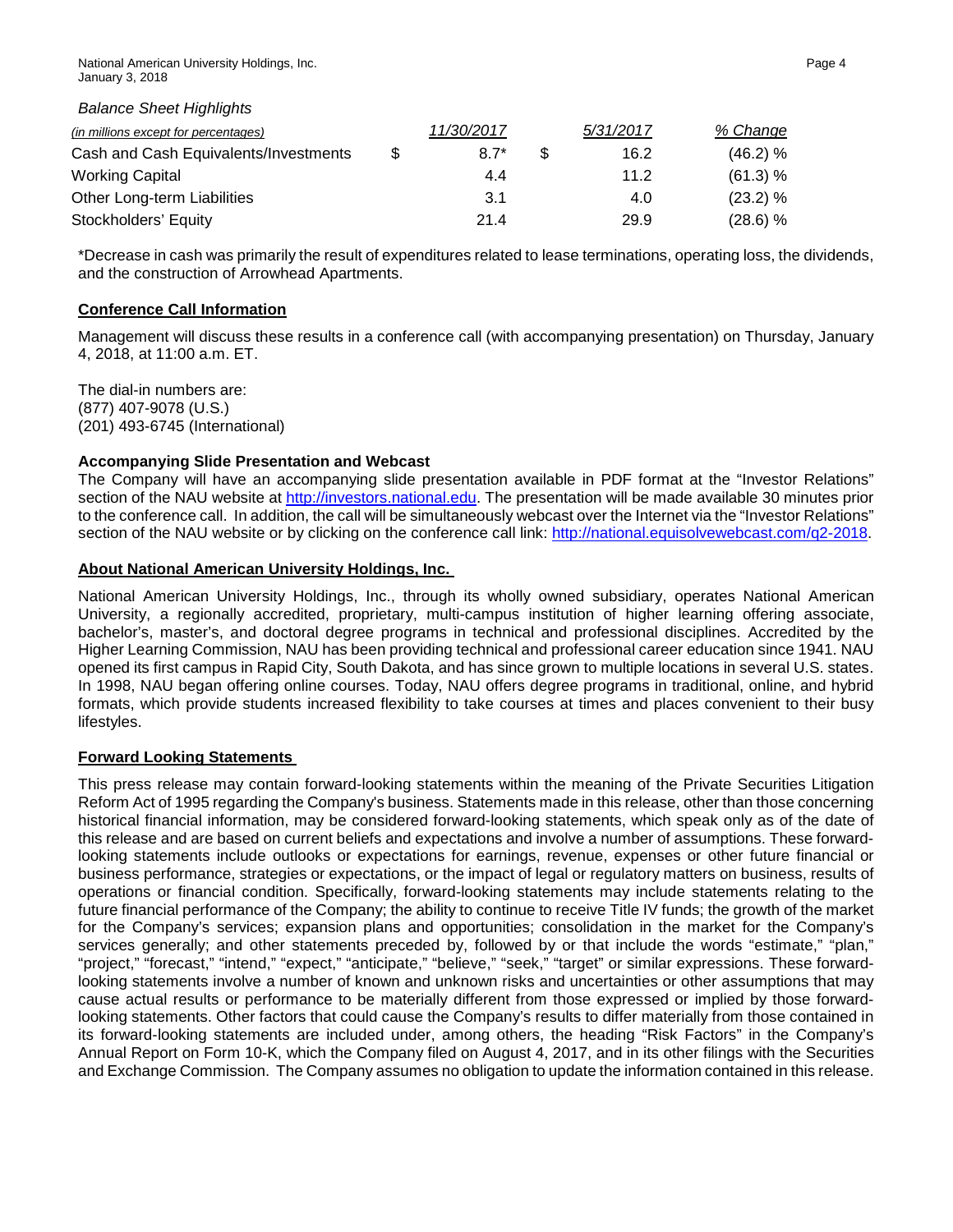National American University Holdings, Inc. Page 5 January 3, 2018

Contact Information: **National American University Holdings, Inc.** Dr. Ronald Shape 605-721-5220 [rshape@national.edu](mailto:rshape@national.edu)

Investor Relations Counsel **The Equity Group Inc.** Carolyne Y. Sohn 415-568-2255 [csohn@equityny.com](mailto:csohn@equityny.com)

Adam Prior 212-836-9606 [aprior@equityny.com](mailto:aprior@equityny.com)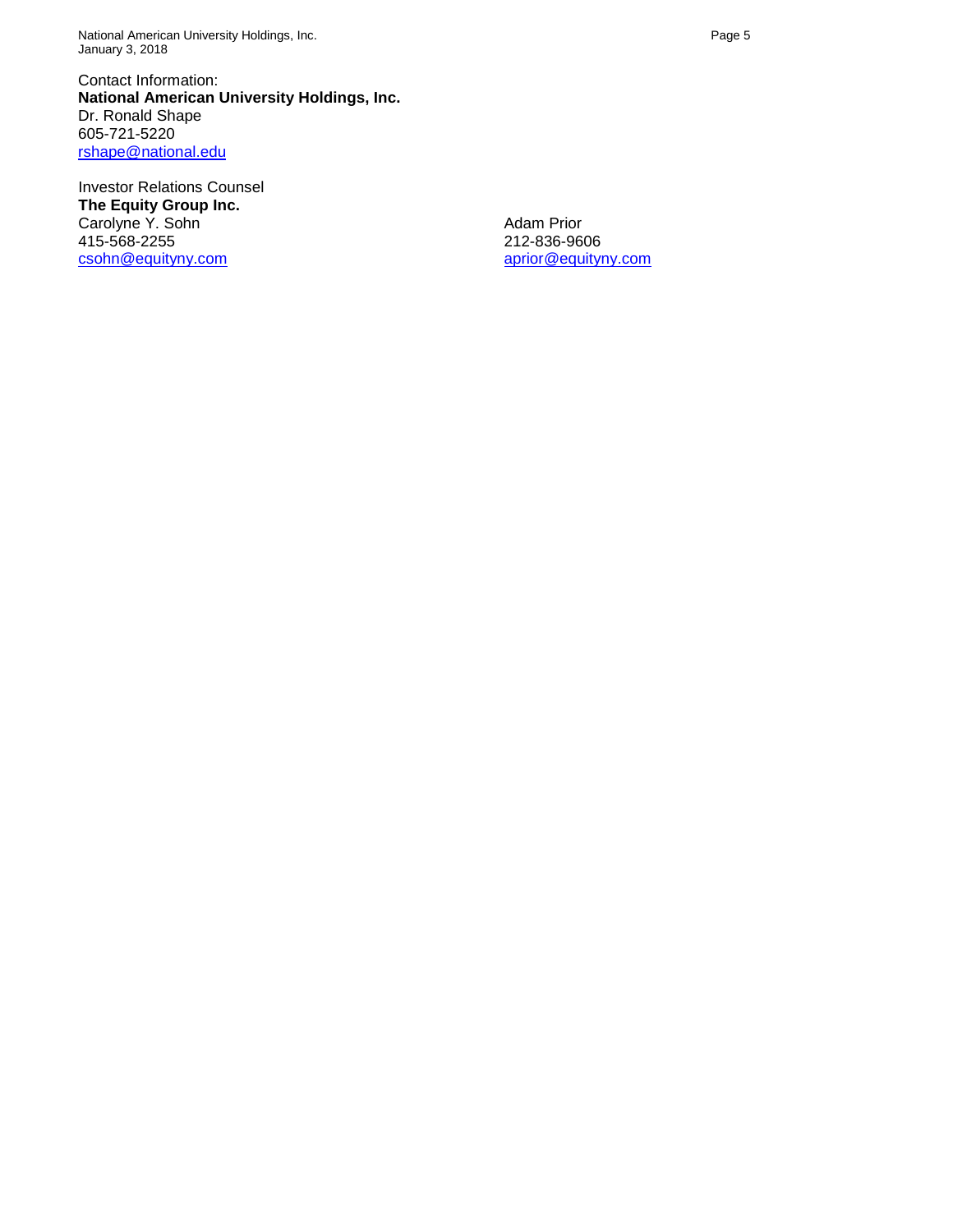# **NATIONAL AMERICAN UNIVERSITY HOLDINGS, INC. AND SUBSIDIARIES**

# **UNAUDITED CONDENSED CONSOLIDATED STATEMENTS OF OPERATIONS AND COMPREHENSIVE INCOME FOR THE THREE MONTHS AND SIX MONTHS ENDED NOVEMBER 30, 2017 AND 2016 (In thousands, except share and per share amounts)**

|                                                                                                               | <b>Three Months Ended</b><br>November 30, |              |    | <b>Six Months Ended</b><br>November 30, |    |            |    |              |  |
|---------------------------------------------------------------------------------------------------------------|-------------------------------------------|--------------|----|-----------------------------------------|----|------------|----|--------------|--|
|                                                                                                               | 2017                                      |              |    | 2016                                    |    | 2017       |    | 2016         |  |
| <b>REVENUE:</b>                                                                                               |                                           |              |    |                                         |    |            |    |              |  |
| Academic revenue                                                                                              | \$                                        | 18,494       | \$ | 20,276                                  | \$ | 36,684     | \$ | 39,714       |  |
| Auxiliary revenue                                                                                             |                                           | 931          |    | 1,414                                   |    | 1,975      |    | 2,808        |  |
| Rental income — apartments                                                                                    |                                           | 358          |    | 293                                     |    | 700        |    | 591          |  |
| Condominium sales                                                                                             |                                           | 235          |    |                                         |    | 455        |    |              |  |
| Total revenue                                                                                                 |                                           | 20,018       |    | 21,983                                  |    | 39,814     |    | 43,113       |  |
| <b>OPERATING EXPENSES:</b>                                                                                    |                                           |              |    |                                         |    |            |    |              |  |
| Cost of educational services                                                                                  |                                           | 6,411        |    | 6,497                                   |    | 13,311     |    | 12,965       |  |
| Selling, general and administrative                                                                           |                                           | 15,308       |    | 15,425                                  |    | 30,816     |    | 31,907       |  |
| Auxiliary expense                                                                                             |                                           | 652          |    | 1,054                                   |    | 1,393      |    | 2,103        |  |
| Cost of condominium sales                                                                                     |                                           | 191          |    |                                         |    | 427        |    |              |  |
| Loss on lease termination                                                                                     |                                           |              |    |                                         |    | 362        |    |              |  |
| Loss on disposition of property                                                                               |                                           | 1,036        |    |                                         |    | 995        |    | 6            |  |
| Total operating expenses                                                                                      |                                           | 23,598       |    | 22,976                                  |    | 47,304     |    | 46,981       |  |
| OPERATING LOSS                                                                                                |                                           | (3,580)      |    | (993)                                   |    | (7, 490)   |    | (3,868)      |  |
| OTHER INCOME (EXPENSE):                                                                                       |                                           |              |    |                                         |    |            |    |              |  |
| Interest income                                                                                               |                                           | 29           |    | 27                                      |    | 49         |    | 49           |  |
| Interest expense                                                                                              |                                           | (208)        |    | (214)                                   |    | (417)      |    | (428)        |  |
| Other income — net                                                                                            |                                           | 43           |    | 32                                      |    | 87         |    | 69           |  |
| Total other expense                                                                                           |                                           | (136)        |    | (155)                                   |    | (281)      |    | (310)        |  |
| LOSS BEFORE INCOME TAXES                                                                                      |                                           | (3,716)      |    | (1, 148)                                |    | (7, 771)   |    | (4,178)      |  |
| INCOME TAX BENEFIT (EXPENSE)                                                                                  |                                           | (56)         |    | 406                                     |    | 185        |    | 1,397        |  |
| <b>NET LOSS</b>                                                                                               |                                           | (3,772)      |    | (742)                                   |    | (7,586)    |    | (2,781)      |  |
| NET INCOME ATTRIBUTABLE TO NON-CONTROLLING<br><b>INTEREST</b>                                                 |                                           | (5)          |    | (10)                                    |    | (19)       |    | (27)         |  |
| NET LOSS ATTRIBUTABLE TO NATIONAL AMERICAN<br>UNIVERSITY HOLDINGS, INC. AND SUBSIDIARIES                      |                                           | (3,777)      |    | (752)                                   |    | (7,605)    |    | (2,808)      |  |
| OTHER COMPREHENSIVE (LOSS) INCOME, NET OF TAX<br>Unrealized (losses) gains on investments, net of tax benefit |                                           |              |    |                                         |    |            |    |              |  |
| (expense)                                                                                                     |                                           | $\mathbf{1}$ |    | (9)                                     |    | (5)        |    | (5)          |  |
| COMPREHENSIVE LOSS ATTRIBUTABLE TO                                                                            |                                           |              |    |                                         |    |            |    |              |  |
| NATIONAL AMERICAN UNIVERSITY HOLDINGS, INC.                                                                   | \$                                        | (3,776)      | \$ | (761)                                   | \$ | (7,610)    | \$ | (2, 813)     |  |
| Basic net loss attributable to National American University<br>Holdings, Inc.                                 | \$                                        | (0.16)       | \$ | (0.03)                                  | \$ | (0.31)     | \$ | (0.12)       |  |
| Diluted net loss attributable to National American University                                                 | \$                                        | (0.16)       | \$ | (0.03)                                  | \$ | (0.31)     | \$ | (0.12)       |  |
| Holdings, Inc.                                                                                                |                                           |              |    |                                         |    |            |    |              |  |
| Basic weighted average shares outstanding                                                                     |                                           | 24,219,884   |    | 24,148,355                              |    | 24,200,096 |    | 24, 131, 231 |  |
| Diluted weighted average shares outstanding                                                                   |                                           | 24,219,884   |    | 24,148,355                              |    | 24,200,096 |    | 24, 131, 231 |  |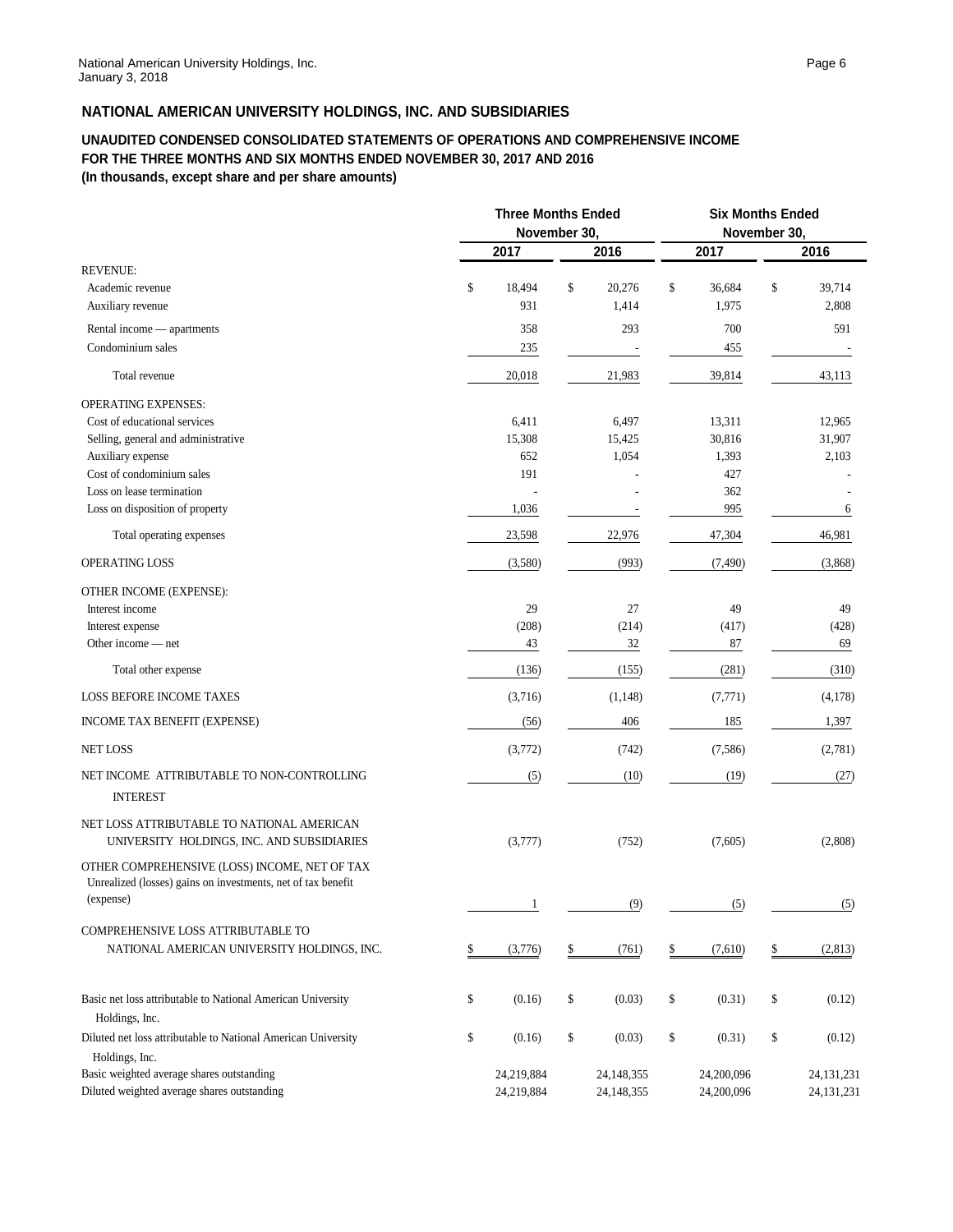# **NATIONAL AMERICAN UNIVERSITY HOLDINGS, INC. AND SUBSIDIARIES**

#### **UNAUDITED CONDENSED CONSOLIDATED BALANCE SHEET AS OF NOVEMBER 30, 2017 AND CONDENSED CONSOLIDATED BALANCE SHEET AS OF MAY 31, 2017 (In thousands, except share and per share amounts)**

|                                                                                  | November 30, |                          | May 31,       |                          |
|----------------------------------------------------------------------------------|--------------|--------------------------|---------------|--------------------------|
| <b>ASSETS</b>                                                                    |              | 2017                     |               | 2017                     |
| <b>CURRENT ASSETS:</b>                                                           |              |                          |               |                          |
| Cash and cash equivalents                                                        | \$           | 5,123                    | \$            | 11,974                   |
| Available for sale investments                                                   | \$           | 3,566                    | \$            | 4,183                    |
| Student receivables - net of allowance of \$843 and \$1,195 at November 30, 2017 |              |                          |               |                          |
| and May 31, 2017, respectively                                                   | \$           | 2,934                    | \$            | 2,895                    |
| Other receivables                                                                | \$           | 253                      | \$            | 458                      |
| Income taxes receivable                                                          | \$           | 2,303                    | \$            | 2,301                    |
| Prepaid and other current assets                                                 | \$           | 1,298                    | \$            | 1,649                    |
| Total current assets                                                             | \$           | 15,477                   | \$            | 23,460                   |
| Total property and equipment - net                                               | \$           | 28,929                   | \$            | 31,318                   |
| <b>OTHER ASSETS:</b>                                                             |              |                          |               |                          |
| Condominium inventory                                                            | \$           | 190                      | \$            | 621                      |
| Land held for future development                                                 | \$           | 229                      | \$            | 229                      |
| Course development - net of accumulated amortization of \$3,454 and \$3,322 at   |              |                          |               |                          |
| November 30, 2017 and May 31, 2017, respectively                                 | \$           | 1,086                    | \$            | 1,111                    |
| Deferred income taxes                                                            | \$           | 9                        | \$            | $\overline{\phantom{a}}$ |
| Other                                                                            | \$           | 730                      | \$            | 853                      |
| Total other assets                                                               | \$           | 2,244                    | \$            | 2,814                    |
| <b>TOTAL</b>                                                                     | \$           | 46,650                   | \$            | 57,592                   |
| <b>LIABILITIES AND STOCKHOLDERS' EQUITY</b>                                      |              |                          |               |                          |
| <b>CURRENT LIABILITIES:</b>                                                      |              |                          |               |                          |
| Current portion of capital lease payable                                         | \$           | 355                      | \$            | 331                      |
| Accounts payable                                                                 | \$           | 3,305                    | \$            | 3,076                    |
| Dividends payable                                                                | \$           | $\overline{\phantom{a}}$ | \$            | 1,094                    |
| Income taxes payable<br>Deferred income                                          | \$<br>\$     | 131                      | \$<br>\$      | 113                      |
| Accrued and other liabilities                                                    | \$           | 1,975<br>5,355           | \$            | 1,691<br>5,906           |
| <b>Total current liabilities</b>                                                 | \$           | 11,121                   | \$            | 12,211                   |
| DEFERRED INCOME TAXES                                                            | \$           |                          | \$            | 194                      |
| OTHER LONG-TERM LIABILITIES                                                      | \$           | 3,081                    | \$            | 4,010                    |
| CAPITAL LEASE PAYABLE, NET OF CURRENT PORTION                                    |              |                          |               |                          |
| <b>COMMITMENTS AND CONTINGENCIES</b>                                             | \$           | 11,056                   | \$            | 11,237                   |
| STOCKHOLDERS' EQUITY:                                                            |              |                          |               |                          |
| Common stock, \$0.0001 par value (50,000,000 authorized; 28,649,663 issued and   |              |                          |               |                          |
| 24,310,482 outstanding as of November 30, 2017; 28,557,968 issued and 24,224,924 |              |                          |               |                          |
| outstanding as of May 31, 2017)                                                  | \$           | 3                        | \$            | 3                        |
| Additional paid-in capital                                                       | \$           | 59,206                   | $\mathcal{S}$ | 59,060                   |
| Accumulated deficit                                                              | \$           | $(15,317)$ \$            |               | (6,622)                  |
| Treasury stock, at cost (4,339,181 shares at November 30, 2017 and 4,333,044     |              |                          |               |                          |
| shares at May 31, 2017)                                                          | \$           | $(22, 494)$ \$           |               | (22, 481)                |
| Accumulated other comprehensive loss, net of taxes - unrealized loss             |              |                          |               |                          |
| on available for sale securities                                                 | \$           | (9)                      | \$            | (4)                      |
| Total National American University Holdings, Inc. stockholders' equity           | \$           | 21,389                   | \$            | 29,956                   |
| Non-controlling interest                                                         | \$           | 3                        | \$            | (16)                     |
| Total stockholders' equity                                                       | \$           | 21,392                   | \$            | 29,940                   |
| <b>TOTAL</b>                                                                     | \$           | 46,650                   | $\mathbb{S}$  | 57,592                   |